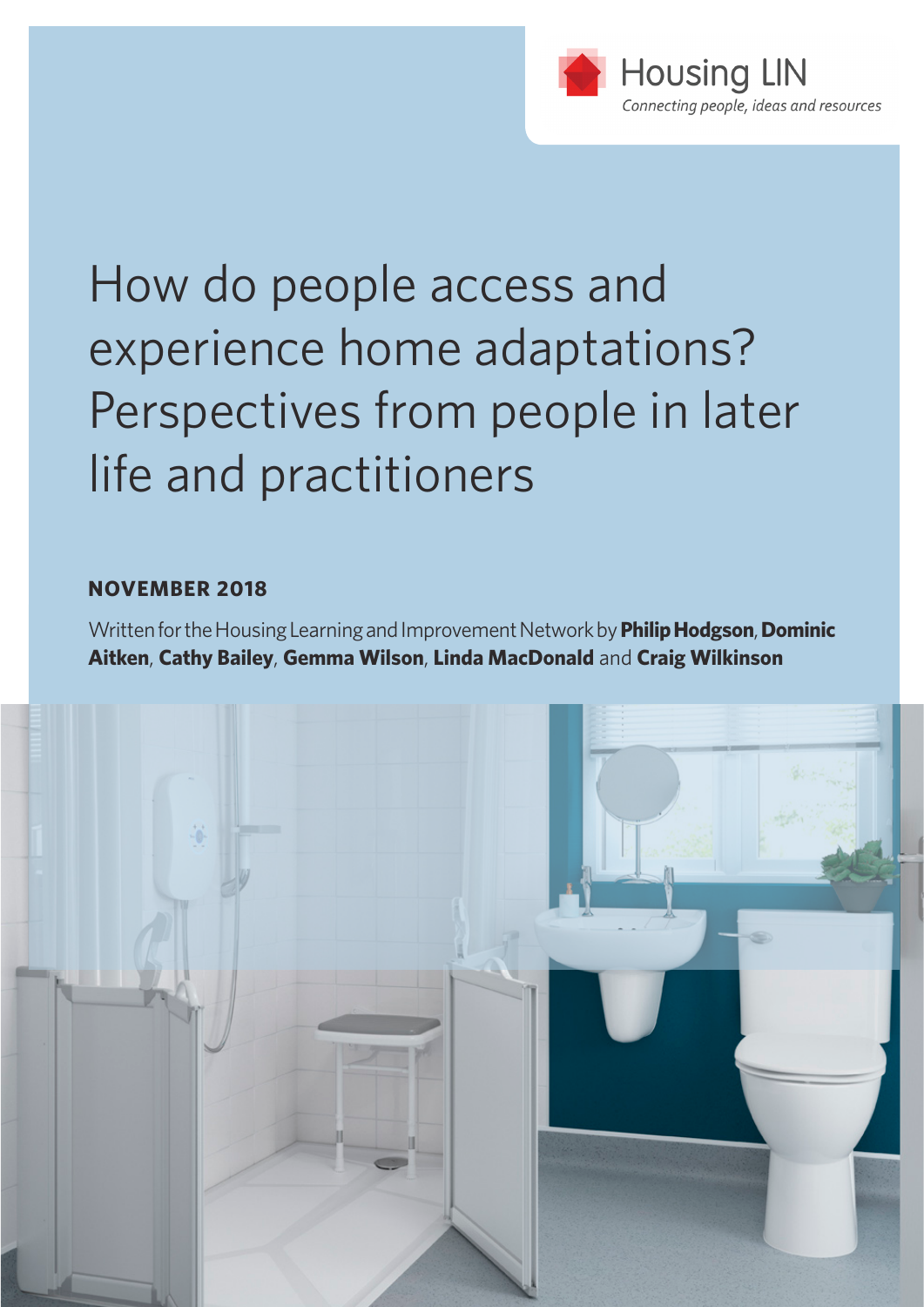## Summary

This report summarises the findings from recent research conducted on the lived experiences of home adaptations, funded by the Centre for Ageing Better. It draws on the views of both people in later life and practitioners to explore the home adaptations journey, including triggers, access, installation and outcomes.

Given that most older people live in mainstream accommodation and wish to continue living in their current property, the ability to modify one's home environment to meet changing needs is central to facilitating healthy ageing in place. The report highlights the importance of how personal contexts exhibit influence over each stage of the journey and recommends that delivery of home adaptation services and their future evaluations consider important contextual factors.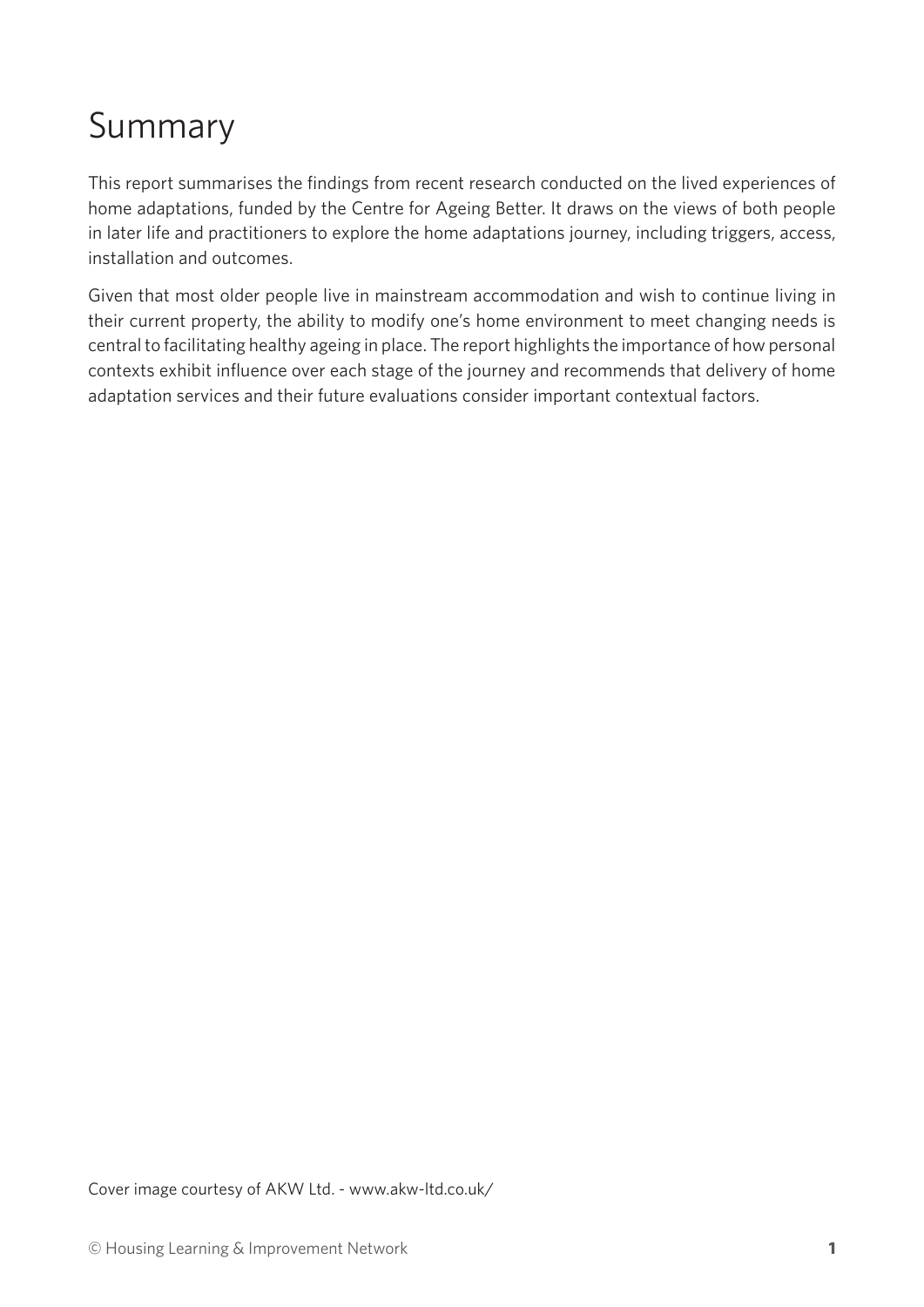# Background

Housing is widely acknowledged as having the potential to influence health and wellbeing (Gibson *et al*., 2011; Liddell and Morris, 2010; Marmot, 2010; Thomson and Thomas, 2015; Thomson *et al*., 2009) and poor housing is estimated to cost the National Health Service between £1.4 and £2.5 billion per annum, with many of the potential savings associated with reducing hazards such as excess cold and those related to falls (Nicol *et al*., 2015). In the UK, over 80% of homeowners aged 65 and over wish to continue to live at home (Lloyd and Parry 2015). While many of these live independent and fulfilling lives, it can also present many challenges, not least because over 90% of people in the UK over 65 live in mainstream housing (ONS, 2014) which is often unable to support accessible housing features or lacks required adaptations (DCLG, 2016).

Recognition of the duty to ensure the cooperation and integration of services is slowly growing, including housing, where this has the potential to improve health and wellbeing through the prevention, reduction or delay of care needs within local authorities via the Care Act 2014 (LGA 2015). A recently updated Memorandum of Understanding on the health benefits of improving home environments has been agreed by a variety of government departments and agencies and third sector organisations, ranging from the Ministry of Housing, Communities & Local Government and Public Health England to Alzheimer's Society and the Chartered Institute of Housing [\(https://www.housinglin.org.uk/Topics/type/Improving-Health-and-Care-through](https://www.housinglin.org.uk/Topics/type/Improving-Health-and-Care-through-the-home-A-National-Memorandum-of-Understanding/)[the-home-A-National-Memorandum-of-Understanding/\)](https://www.housinglin.org.uk/Topics/type/Improving-Health-and-Care-through-the-home-A-National-Memorandum-of-Understanding/). This details progress since 2014 on attempts to widen the debate on health and care needs to include the home, and also sets out the signatories' goals for the future including greater recognition on the preventative potential of housing, greater strategic planning, improved signposting and more shared learning (Alzheimer's Society *et al*. 2018). The House of Commons Communities and Local Government Committee's recent report (2018) into housing for older people has also argued that a national strategy is required.

The ability to modify home environments to better suit one's needs is central in the attempt to facilitate healthy 'ageing in place' (Adams and Hodges, 2018). NHS England statistics demonstrate the influence of home modifications on patient discharge. In 2017, the transfer of care of patients was delayed by 53,198 days for NHS organisations in England due to waits for community equipment and adaptations, up from 51,130 days in 2016 and 43,500 days in 2015 (NHS England, 2018).

Two significant reviews of evidence around home adaptations have been published recently. A review of 77 studies published from 1990 to 2015 from 16 countries conducted by Carnemolla and Bridge (2018) identified 21 different potential outcomes of adaptations spread across seven themes: falls-related evidence; improved function/self-care and independence; physical health and wellbeing; caregiving; economic effectiveness; ageing process; and social participation. The study found that the body of evidence reviewed showed mostly positive relationships across the potential outcomes and that this was strongest for reduction of falls and injuries.

The second review, funded by the Centre for Ageing Better, considered 60 studies published between 2000 and 2016 from a variety of countries. It found strong evidence that minor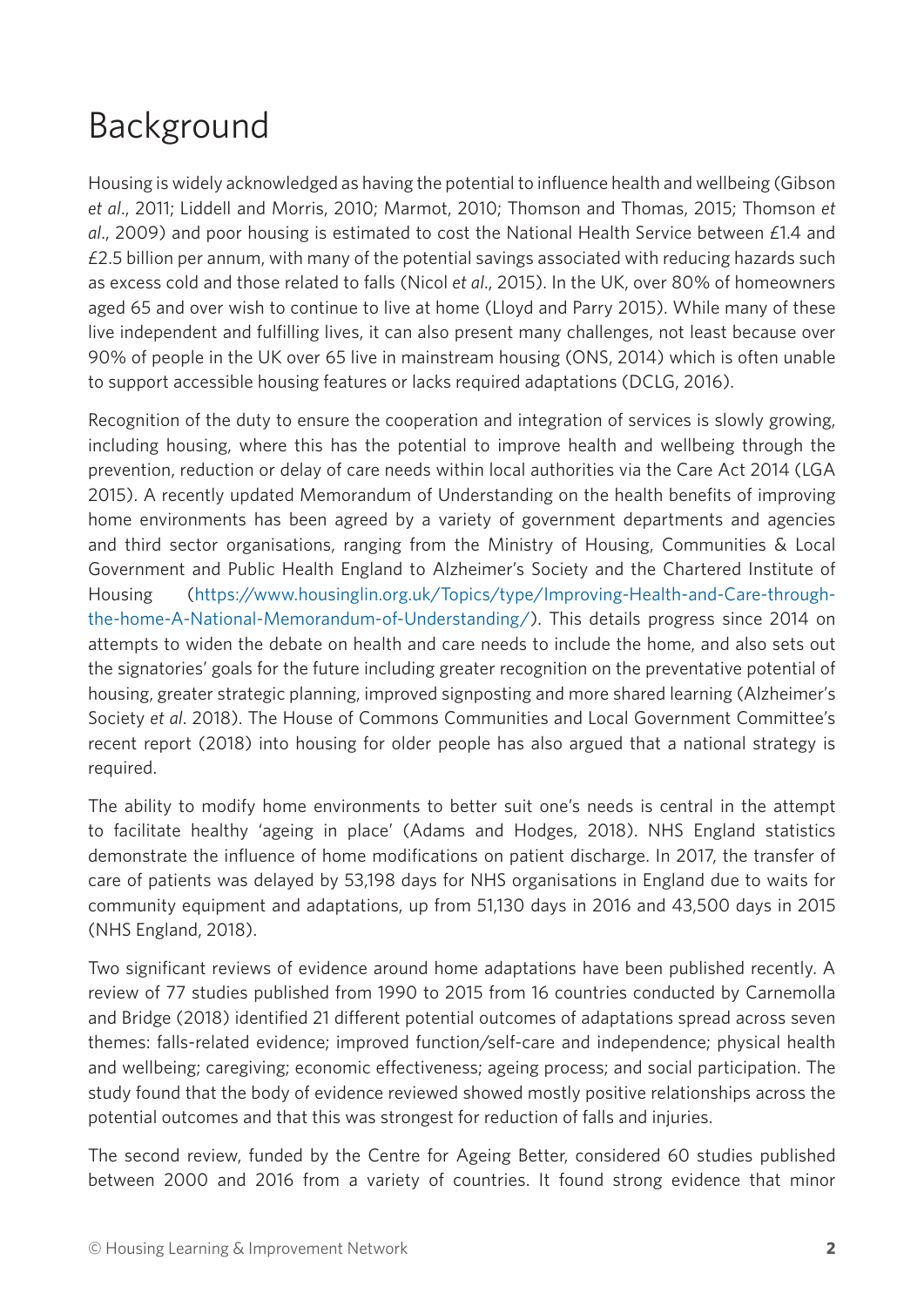modifications can be cost-effective in preventing falls and injuries, improving performance of everyday activities and improving mental health. In addition, they were found to be particularly effective when integrated with other repairs and home improvements and when the decisionmaking process involves individuals, families and carers (Powell *et al*., 2017). The evidence also showed that the installation of adaptations can be delayed until a crisis point is reached, potentially reducing their effectiveness. There was more limited evidence on the impact of major adaptations and there is little known about older people's decision-making and overall experiences of acquiring, and living with, home adaptations.

This case study report details the findings of research carried out by Northumbria University, funded by the Centre for Ageing Better and in partnership with Newcastle University, Newcastle City Council, North Tyneside Council and Elders Council of Newcastle. The qualitative project focused on exploring the perspectives of older people who had received home adaptations in the past, to assess their impacts, and service providers who assisted in delivering them. It used indepth interviews, wearable cameras (capturing taken-for-granted experiences) and practitioner focus groups. Topics for discussion were guided by wearable camera data, and input from lay participant members of the steering group. A total of 30 older people in receipt of home adaptations from a range of backgrounds (e.g. tenure, house type, type of adaptations, etc.) took part, alongside 39 practitioners.

## The home adaptations journey

Although the participants in the study accessed a variety of different adaptations in response to a diverse range of health and other concerns, the majority experienced a shared journey. It covered the following phases, each of which will subsequently be discussed in more detail:

- Triggers: the decision that a home adaptation was required to support functioning
- Access: the process of identifying appropriate adaptations and the services / funding required to deliver them
- Installation: the process of actually receiving the adaptation
- Outcomes: the perceived and experienced benefits of receiving the adaptation

However, it was important not to overlook the wide variation in participants' experiences of this journey, not only in terms of the service received and its resultant benefits, but also in the range of contexts and capabilities (experiences, needs, knowledge, expectations, etc.) they brought with them. This was crucial because it both greatly influenced their individual experience, but also allowed the adaptation, and the process of receiving it, to offer significant subsidiary benefits which may not be captured elsewhere.

Figure one illustrates a model of how the participant journey can be understood in this context, using three tiers. The first is the overarching influence of contexts and capabilities. The second is the home adaptation journey as experienced by participants, and the third are the opportunities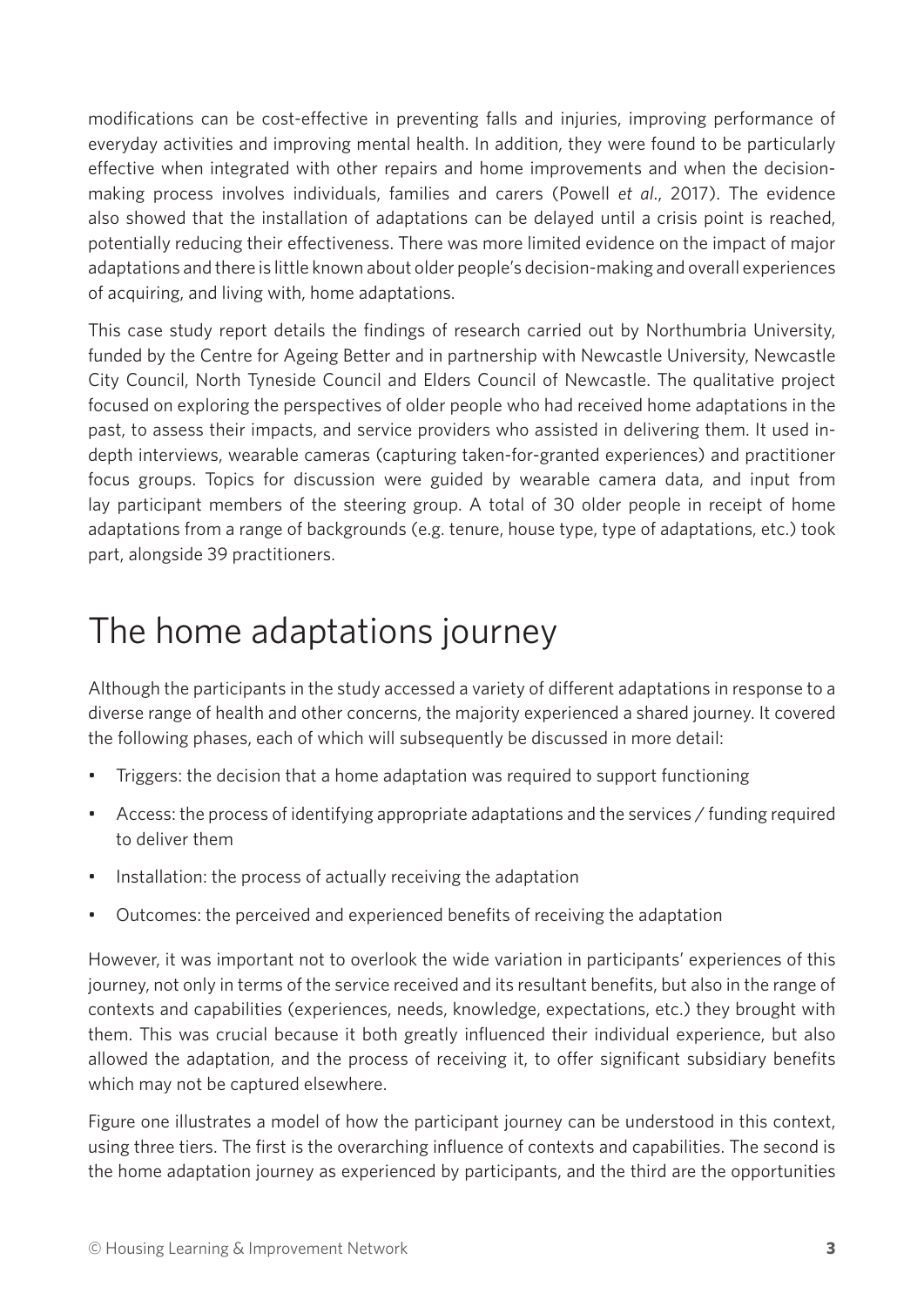offered to increase utility and resources for each process, which can be fed back into the participants' contexts.



*Figure 1: The Home Adaptations Journey*

Each stage of the journey will now be discussed in more detail to highlight the range of impacts and benefits experienced, as well as areas of concern and development.

# **Triggers**

Most participants spoke of their decision-making process to install a home adaptation as coming from a mixture of physical and psychological factors. These were often highlighted by a growing tension between changes in, and attitudes towards, health status and the support provided by their housing environment. In some instances, this resulted from a specific event (or trigger) such as a health event or fall, while in others it came from a gradual acceptance (or tipping point) that change was likely to be required and current strategies were insufficient.

A decline in physical health, and an unsupportive environment, was often cited as the main reason for use of an adaptation, and included issues such as a fall, a stroke, knee or hip replacements, loss of sight and pneumonia. Where possible, participants spoke of attempts to develop coping strategies to remain in their own home "as normal" and without change, but more serious or complex concerns, particularly when spread across multiple household members, were commonly seen to trigger the decision for a home adaptation.

*"I fell a few times outside. ... Your legs just give way, or you have a dizzy spell and they give way. …That's when I decided I needed more help with things."*

(Participant 10)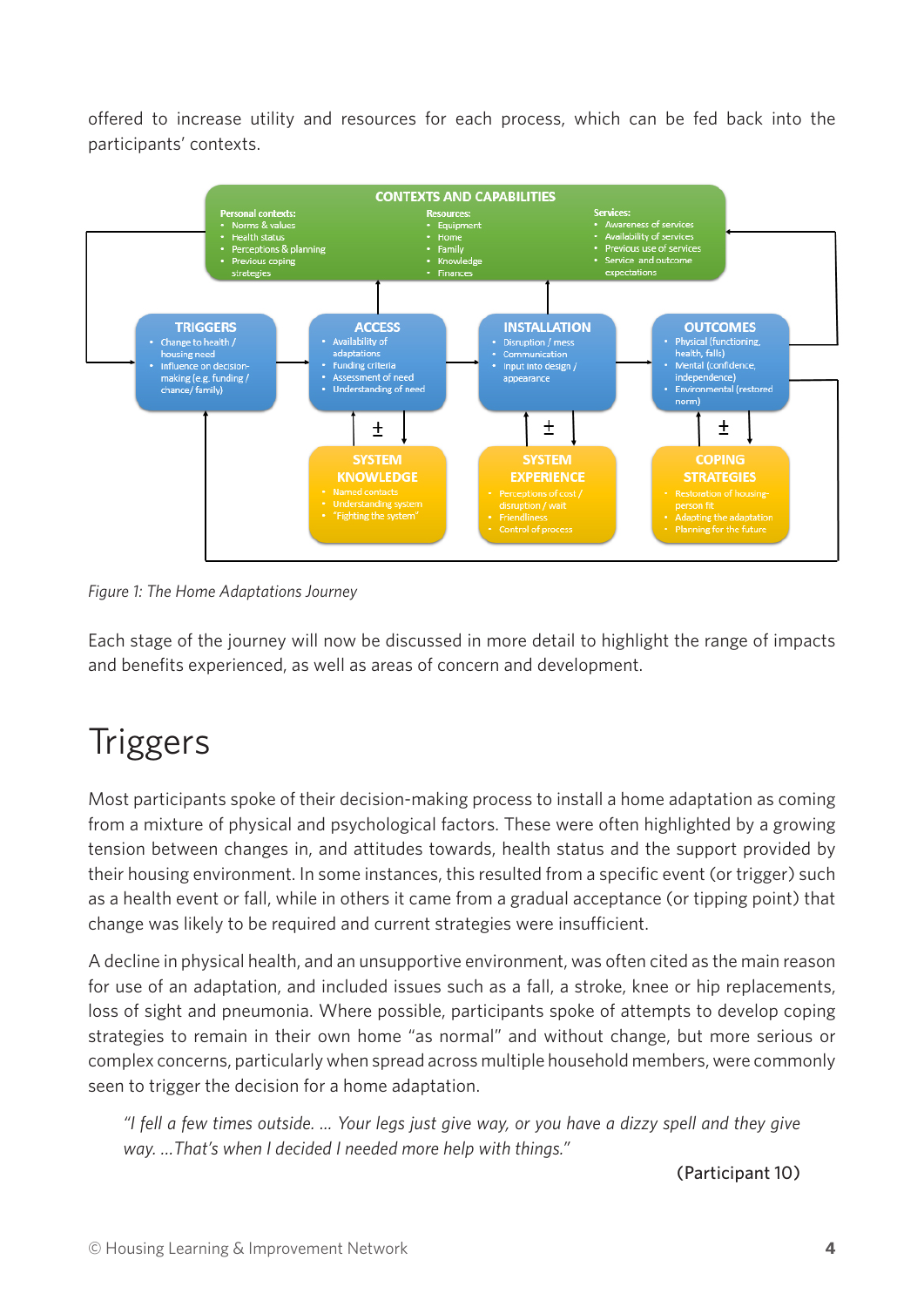Where physical changes did not dictate an immediate need for an adaptation, psychological factors such as independence, confidence, embarrassment, attachment to the home and future planning all played a significant role in underpinning the decision. Several participants discussed a need to maintain, or regain, independence as critical to their desire to access home adaptations. While independence was identified throughout the data as a key goal for participants in general, it is noticeable that the challenges they were facing were perceived as a direct challenge to this. An adaptation, therefore, had the potential to help participants keep being their *"own boss"* (Participant 02) and not lose an activity *"when you've always done it all your life"* (Participant 10). This was often placed in direct opposition to relocation to supported housing or downsizing to a smaller property.

*"I've just got memories here, and I don't want to go. I may have to, eventually, because as I say, I'm finding it bad with the stairs and everything. But, up to now, I want to stay."*

#### (Participant 13)

Aside from the physical and psychological challenges participants were experiencing, several external factors also influenced the decision-making process in relation to home adaptations. The most significant of these is the importance of family and carers, both as a source of information and advice and in response to the demands of caring. There was also limited evidence of the role played by healthcare and council services in influencing the process, although it was noticeable that this was rarely cited as a source of influence and often required the use of an additional gatekeeper or word of mouth.

*"Then, I was finding it more difficult because I've got arthritis in the spine. So, I... My daughter and that. You know, they said, "You can't go on like this." And I said, "Well, I'll apply, but if I can't, I'll have to do something.""*

#### (Participant 10)

*"Yeah, from the hospital. I forgot her name. But she came with... Down, when I came out of the hospital. She said, "I'll pay you a visit." She came down with some exercises to do. And she said, "Right, you want..." And she made a list. They made the list - the hospital made the*  list for things that are needed, you know. And... Then she came and, "Right, you'll be getting *somebody coming to sort them out" you know."*

#### (Participant 25)

### Access

A low level of understanding of what home adaptations were available, and the processes required to access them, was a significant barrier for participants. However, other concerns voiced by participants included potential logistical issues (particularly long time delays and waiting lists), cost (including poor awareness of funding stream available), and tenure (notably for those in the private rented sector). This could result in people attempting to continue in unsuitable environments at home, or even accessing adaptations which were inappropriate for their needs.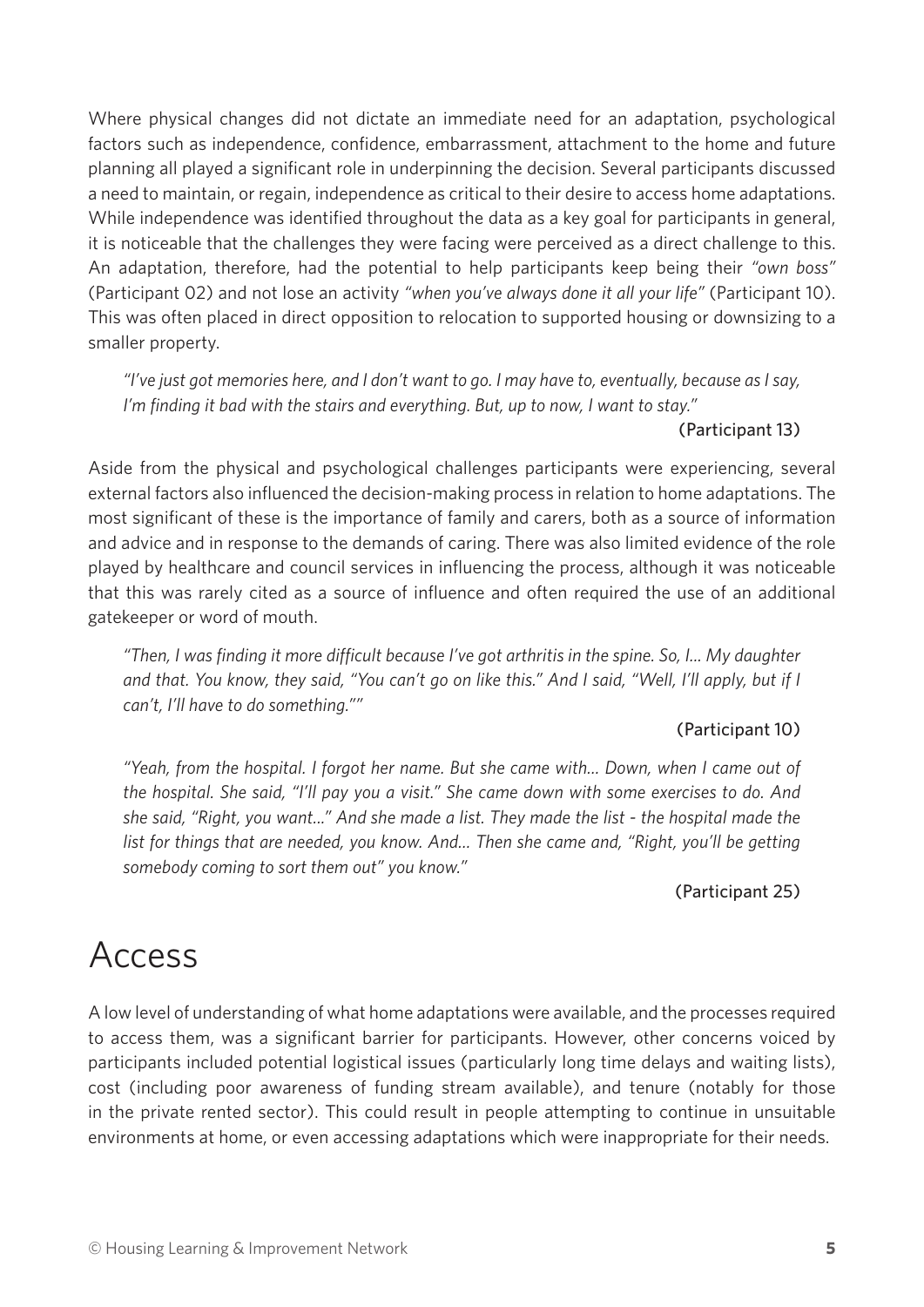"And I have had people where I have, kind of, referred for a bath lift. And because they didn't *want to wait, they've gone out the next day and bought it. And, actually, the piece of equipment that they bought, wasn't… Wasn't suitable. I had to go back out and kind of look at it again. But it was that… "Well, I need it and I want it now""*

#### (Community Occupational Therapist)

Practitioners also voiced the concern that these barriers could be exacerbated by inefficient processes of referral, assessment (including financial) and installation, which could result in low awareness of processes and significant delays. Although important, financial resources alone were not seen as a solution to this issue, as problems were more often underpinned by staffing and system issues.

*"And also the contractors. We haven't got enough... It's more on the sort of... The shower side of things. We haven't got enough builders."*

#### (Grants Officer)

One additional barrier which also held potential negative impacts was the appearance of adaptations and perceptions of age and disability. Design aspects of certain adaptations, particularly those which were clearly visible on the outside of the property (such as handrails) or due to their size (such as stair lifts), meant they were considered undesirable by participants. This could be because they were seen to spoil the aesthetic of the home environment, but most often it was because their visual presence was a reminder of the stigma of ageing or a sign of vulnerability.

*"I really would have struggled to get in. Because there wasn't a handle. And I don't want a handle at the front door. Because I don't like the look of it. It's like a pipe... A bit like a sewage pipe, you know what I mean?"*

#### (Participant 30)

This perception of age and disability was balanced in many cases by expectations of utility, which acted as a key enabler for access elsewhere.

*"That was one of the reasons that I didn't want it. Because... Because of the look of it. But then you've got to weigh up the benefits, and the benefits outweighed the... You know, you've got to forget about sort of the look of things and think what benefits it's given you, you know. And now, I never notice... You never notice it."*

#### (Participant 16)

Although other key facilitators included the use of promotion and awareness-raising of home adaptations and their systems, there was limited evidence of this occurring. Instead, participants expressed the benefits of having a named contact to approach and navigate them through the system. Few accessed information about home adaptations and assessment processes online, but there were positive experiences reported when participants had a contact (including local authority staff, but also having trusted building contractors) they could approach for advice and guidance.

*"And [Council worker] was absolutely brilliant. She just sat there and she said… "You can get them in two days." And they did."*

(Participant 15)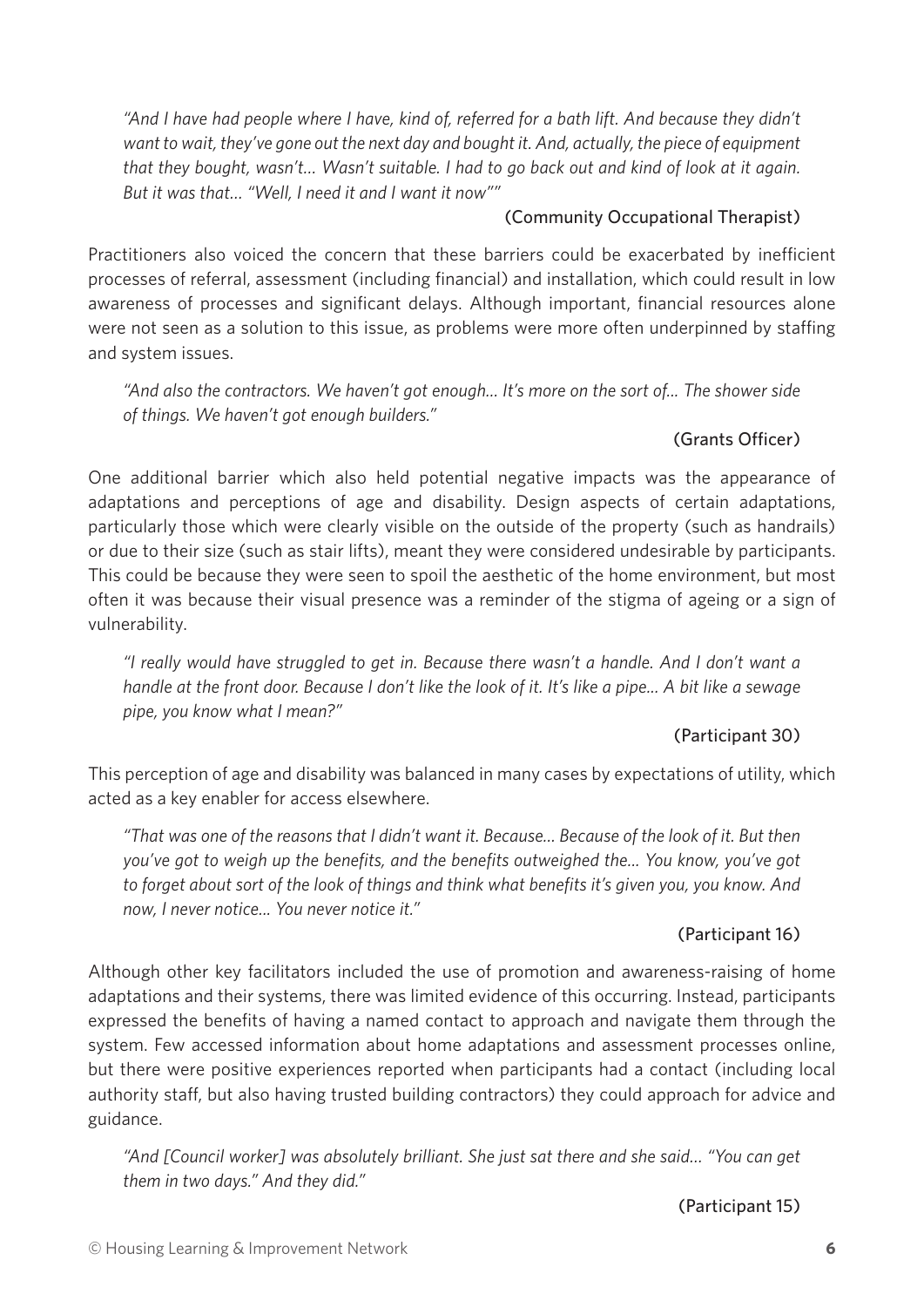

#### *Figure 2*

Unable to access an adaptation at the rear of her property, Participant 02 fitted a temporary handrail which she lacked confidence in using. A Zimmer frame can also be seen that Participant 02 keeps in the back garden as she cannot transfer her walker, or other walking aids, into the back garden. Participant 02 evidently modified her own home and used the equipment in ways which were most functional to her in her own daily living due to the barriers of acquiring further home adaptations. She described the assessment process as being another barrier to acquiring further adaptations which she needed, stating she did not want to *"cave in yet"* as she was fearful of losing her attendance allowance and was *"dreading getting assessed"*.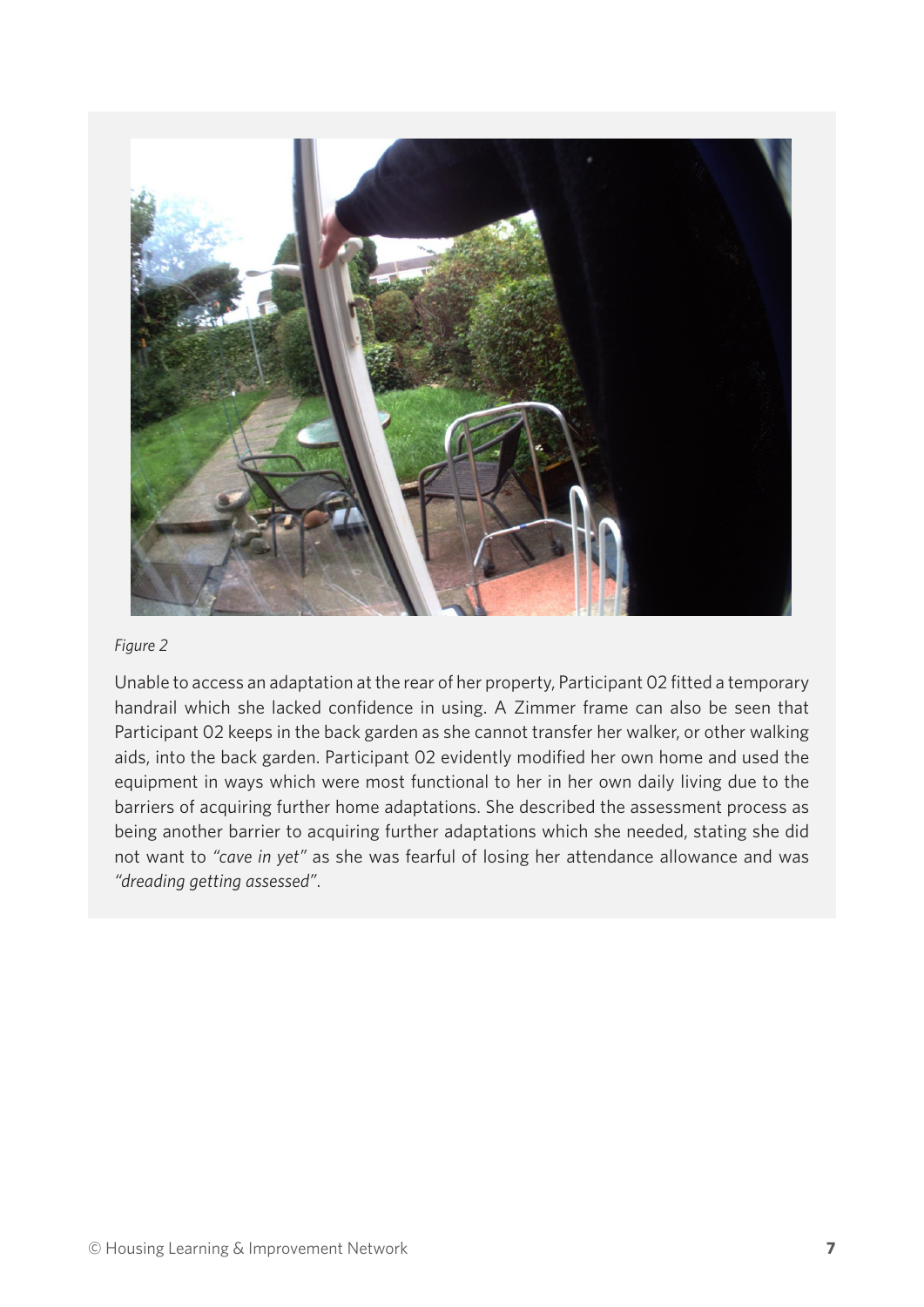### Installation

Installation processes were often positively described by participants, particularly where there was clear communication and timelines in place. Where this was disrupted, negative impacts on wellbeing could result:

*"…It took too long. But initially all the paperwork…the time schedules…I was told it would take five days…Well, it was three weeks by the end. We went up to three weeks… They came on the Monday and then they had a conflab. And it was asbestos in - that was it. They had to take the asbestos…It was only...what I call oil cloth, on the floor to dig it out…With it being the council… nobody just mucks in…and they had to wait for the specialised company. And then it just took time. And then I heard them saying, "Oh, we're not going to get it done until next week."…The toilet had been lifted off every day and going on for me…I was stinking, man…"*

#### (Participant 01)

Participants particularly welcomed the ability to form positive relationships with traders who were respectful and tailored the process to meet their need.

*"He was so friendly and he just got on with things... and he was telling me everything that he was doing and everything. And "come up and have a look" – "what do you think of this?", type of thing."*

#### (Participant 13)

When design and installation did not meet this need, or installation was left incomplete or took longer than expected without clear communication, this had a clearly negative impact on the participant.

The most significant element of the installation process, however, was the perception of disruption. In some cases, this was seen as a potential barrier to accessing home adaptations and, like aesthetics, had to be weighed against potential utility. In most cases traders were described as being aware of this, and very sensitive to issues of noise and cleanliness, often ensuring that temporary toilet facilities remained available throughout. Yet, in other cases the mess was seen to have a negative impact on health concerns, and one household even completed the expensive step of staying in a hotel throughout the process.

*"We went to the [hotel]… and slept there. Because we both have bad chests, and the dust was something we were very fearful of."*

(Participant 19)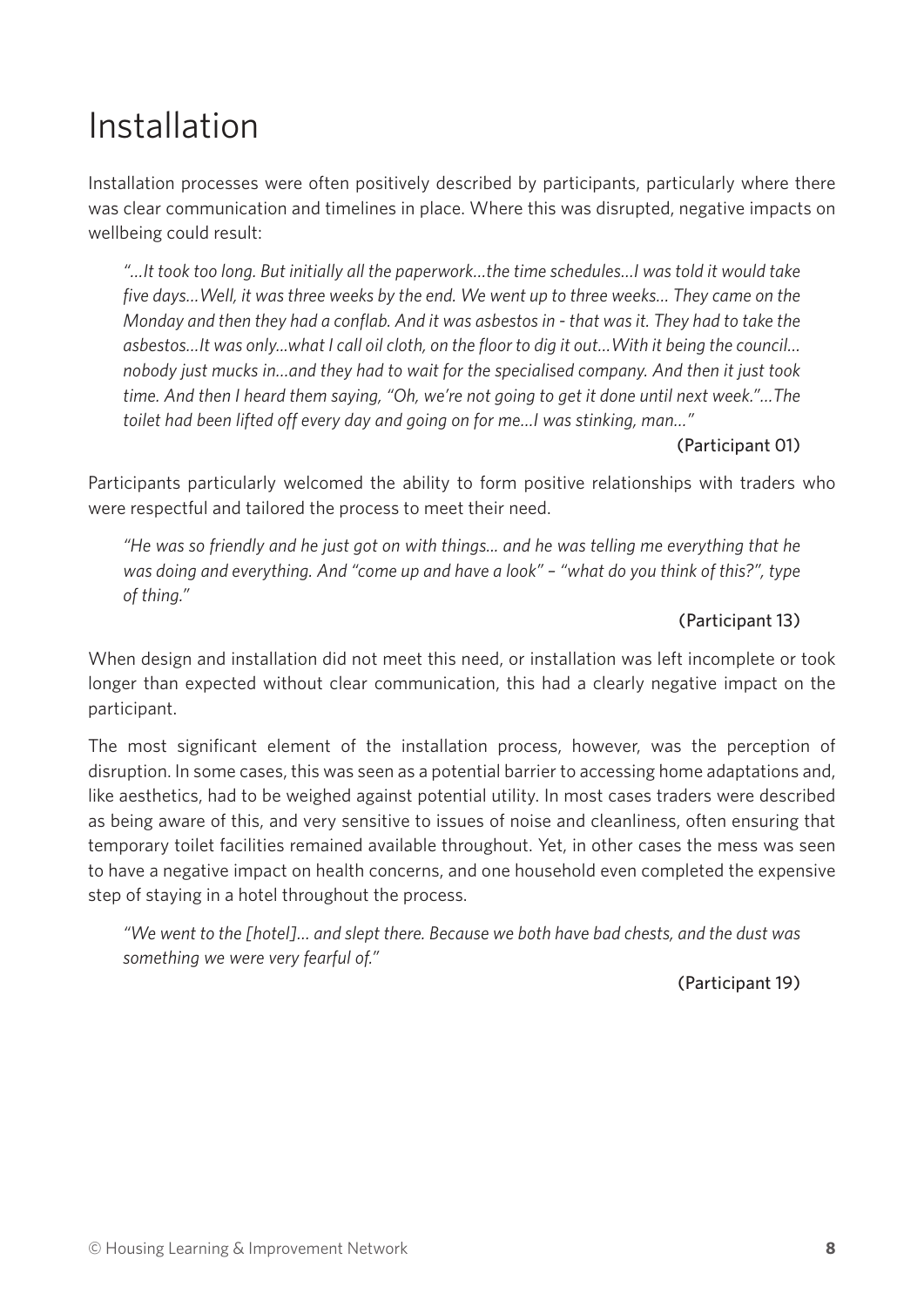

#### *Figure 3*

A living room chair was raised for Participant 05, but appearance became a factor in this process when the local authority only adapted one of the three matching chairs. Therefore, she utilised the skills of her son-in-law to make them *"more uniform […] rather than one being higher than the others"* (Participant 05). It is possible to see one chair with black legs (the chair adapted by the local authority) and the chair in the corner has brown legs (the chair adapted by Participant 05's son-in-law). The sofa in this image also had brown raised legs, and had been adapted by Participant 05's son-in-law. The participant did not have any input into the adaptation, which meant that she had to rely on the skills of her family to make the adaptation more appropriate for her own home, and for her use. Not only did this improve the appearance but Participant 05's daughter also expressed the practical use of this as *"it meant my mam can use… other furniture as well"*.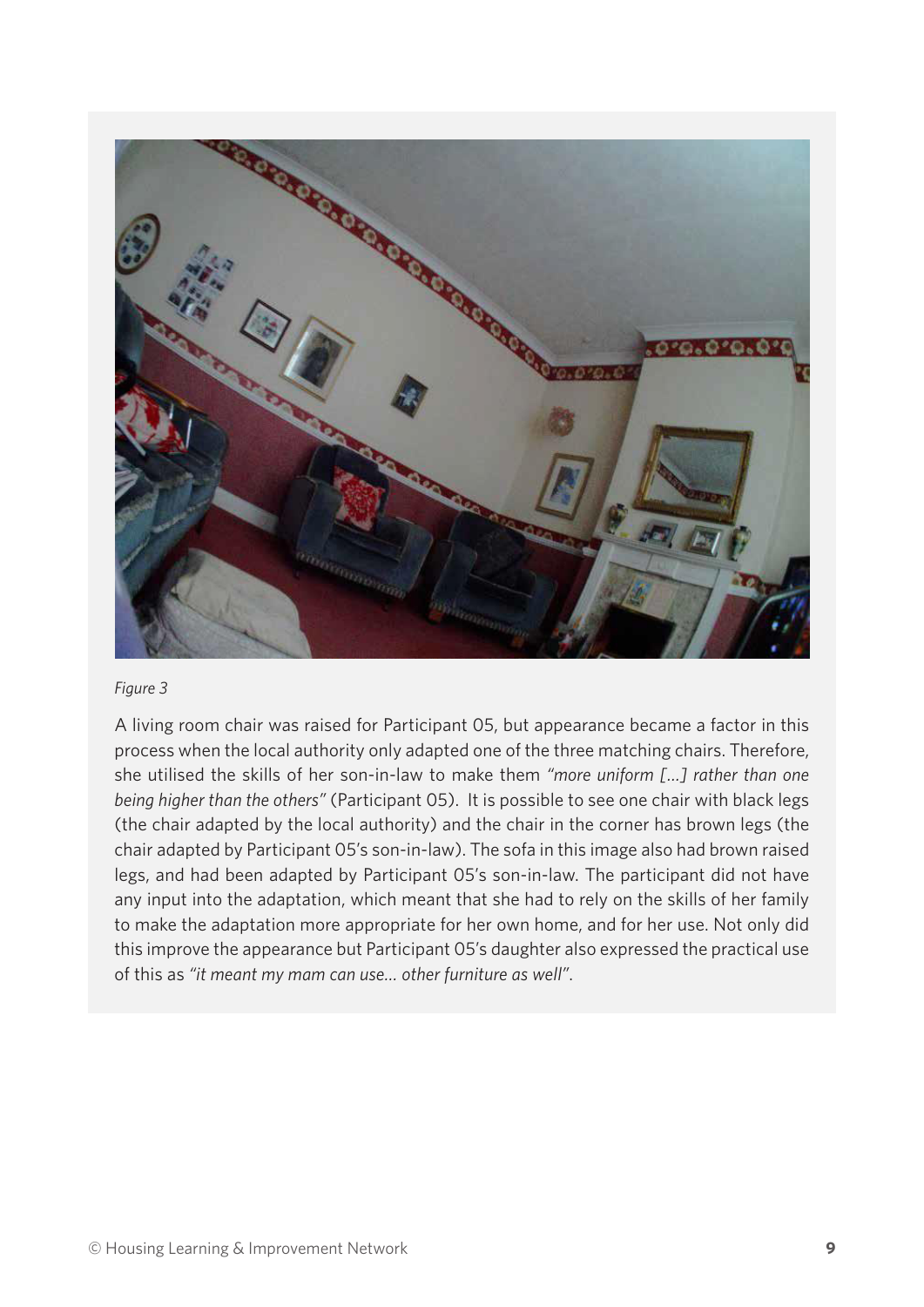### **Outcomes**

Once the journey was complete, participants highlighted almost universally positive outcomes following installation of the home adaptation. A number of these were seen to directly address the physical decline issues discussed as a trigger. These included better mobility around the home, more efficient use of the home and completion of daily tasks, greater ease in being able to travel outside the home and reduced falls. This suggests the potential for significant health impacts and the delay of requirements for services being involved in the future.

*"…in terms of there being a problem and in terms of me falling as much, I don't fall so much now. It just gives away now and then, but... because I've got all sorts of grab rails and things like that... I'm able to cope a lot better."*

#### (Participant 19)

Meanwhile, these outcomes were also underpinned by significant positive changes to mental health. The ability to live as they wanted in their own home, and carry out daily tasks as part of their normal routine was described by one participant to have *"made a new person of me, because I'm not upset. I'm not angry…being able to come up and down as I want"* (Participant 26). Crucially, this is because adaptations were seen to address many of the psychological needs participants identified as triggers in the first instance, most notably confidence, security, control and independence.

*"I think it's good knowing that [the grab rail's] there. If you need to get a hold. Sometimes, when I'm washing my hair, I get a bit dizzy and I shut my eyes. So, I know that that's there. I can grab that."*

#### (Participant 21)

*"It means independence. I don't have to ask for help. I find it very hard to ask for help. I mean, everybody has got busy lives. They haven't got time to be bothering on with you…If you can manage yourself, then it's half the battle."*

#### (Participant 04)

However, positive outcomes were not limited to issues which were directly personal, as a number of more general benefits were also identified. These included prevention of the need to relocate from the home against the participant's wishes, increased social interaction through being more able to get in and out of the home, reduced need for additional support from services and family carers and increased value to the property.

Meanwhile, there were some limitations to impacts and remaining difficulties. These were primarily found in instances when health needs created problems which could not be overcome by adaptations (such as small bathrooms requiring wheelchair access or where adaptations themselves required a change in behaviour from a preferred option, such as no longer being able to use a bath). There was also a feeling from some participants that future decline and issues were inevitable, and that adaptations were merely temporarily delaying problems.

*"So you have to live within your limitations. They... Modify the limitations, but they don't remove them."*

(Participant 07)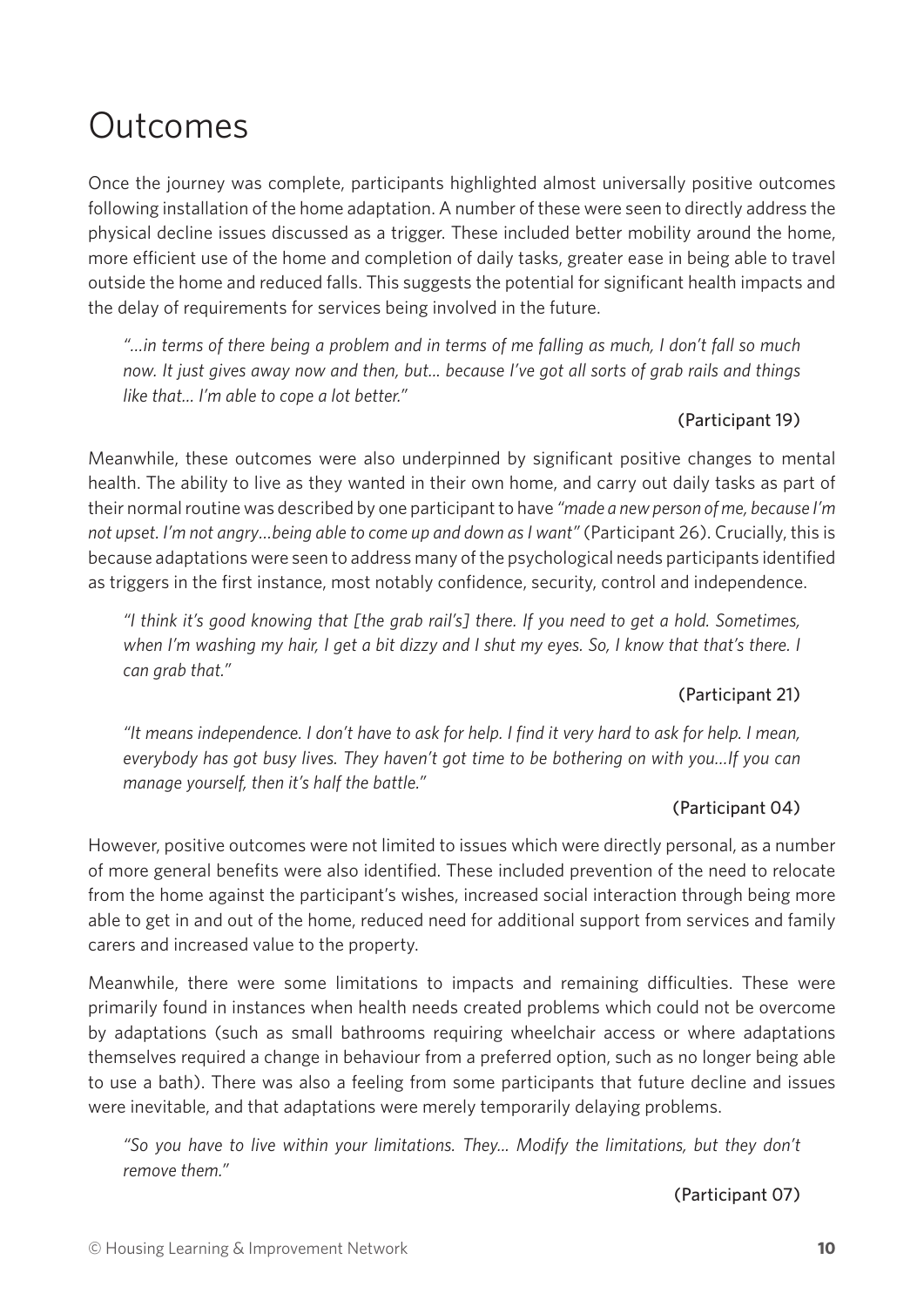The problem for practitioners, therefore, remained the difficulty to capture such wide-ranging benefits. Although existing processes captured some feedback information, much of this was functional and related to maintenance and ongoing need. Little was in place to capture any impact on psychological or wider benefits.

*"Our guys, we do a survey when we complete. And I think the questions are, you know, 'do you feel your health has improved'? 'Do you feel you are socialising more'? [. . .] I suppose the way that you, sort of, really need to measure it is whether there is a reduction in the number of people that are being visited to hospital as a result of it."*

#### (Home Improvement Officer)

# **Contexts**

Although there was a shared journey for older people in receipt of a home adaptation, how this was experienced often varied greatly due to individual contexts of the person and their environment. In fact, in many cases it was clear that this context was often the most significant factor in determining how the adaptation was accessed and experienced. For example, one participant with a professional background in architecture, or a family member working in local authority disability services, may have greater access to information and understanding on home adaptations than a participant who had never accessed services before or had little interest in housing. As such, individual contextual factors which were found to have an impact included, but were not limited to: attitudes to ageing; health concerns; attitude to future planning; existing coping strategies; access to equipment such as trolleys and perching stools; the design of the home; family and social networks; knowledge; finances; and understanding and availability of services. These issues all contained a spectrum of positions occupied by each individual which underpinned their perceived need for an adaptation, their expectations for the process and the values placed on outcomes, as illustrated by the two quotes below.

*"I wouldn't have dreamed of having anything like that, you know. What? That's for old people, that."*

#### (Participant 04)

*"And I just said, well, I'm getting older, I'm not getting younger, it's time I did something about it. And that's all."*

#### (Participant 15)

The significance of context was not only important in guiding the participant's journey, but also therefore offered the possibility of the journey itself to influence the individual's context in relation to future service use and need. A positive experience in this instance, the identification of a future contract or raised awareness about services, could help to influence timely and effective use of home adaptations in the future. As such, impacts were not just limited to the immediate use of one home adaptation, but held the possibility to guide awareness and service use beyond the individual cycle of one journey.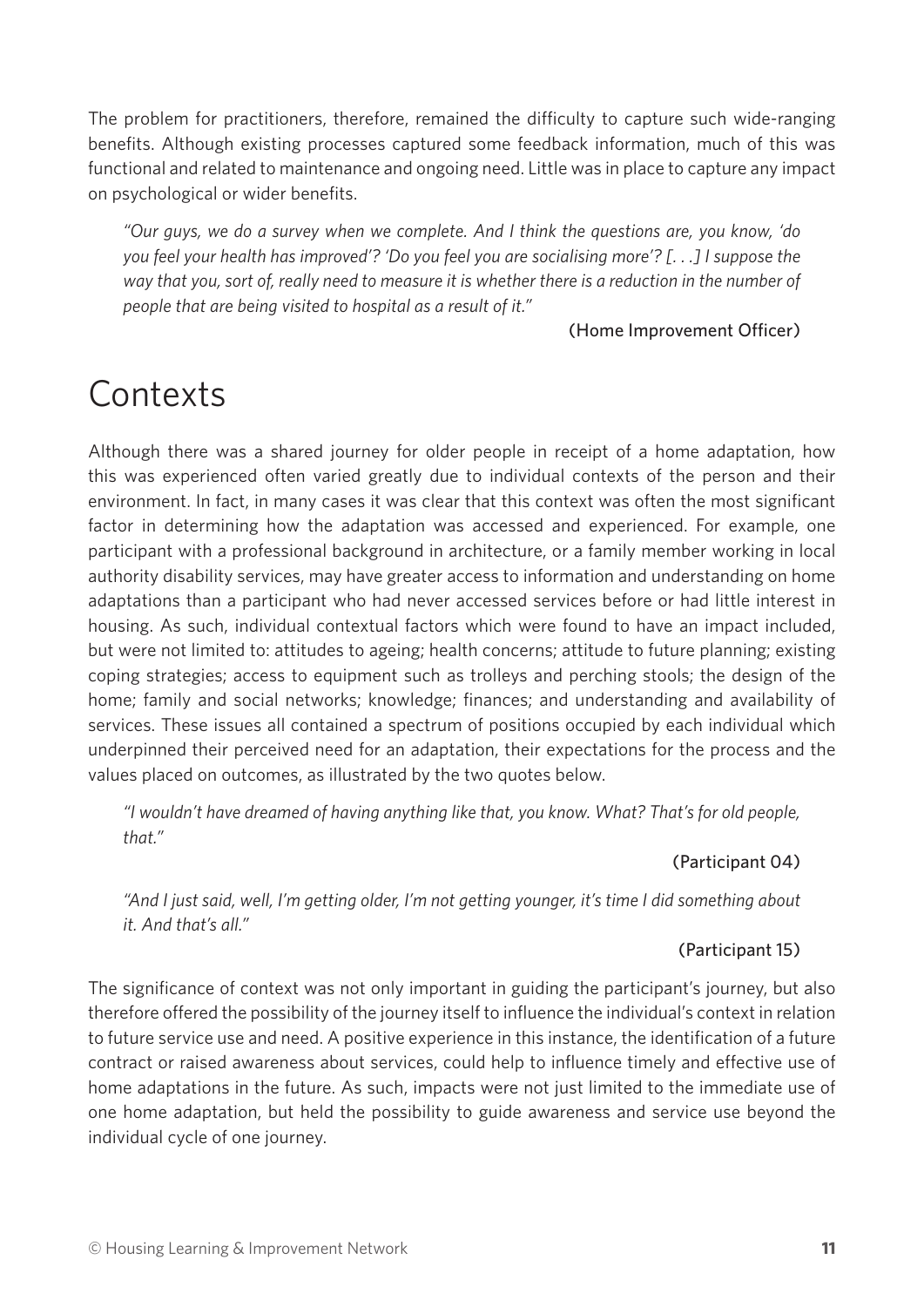# Discussion and Conclusion:

There has been considerable discussion about the need to consider development of housing to meet the needs of an ageing population and how these homes should be designed (Barac and Park, 2009; Best and Porteus, 2012; Best and Porteus, 2016; Wood, 2013; Wood and Vibert, 2017; Park and Porteus, 2018). The present study instead draws attention to ageing in place. Providing the opportunity for people in later life to remain living where they wish should arguably be of equal, if not greater, concern to policymakers and practitioners. By visiting people and using wearable cameras and a qualitative approach, the research was able to explore not only the processes of how home adaptations were accessed, but what expectations people held for them, how their impacts were experienced and used, and how this entire journey was underpinned by the wealth of diverse factors people, particularly in their own homes, bring.

The provision of home adaptations holds the potential to make a critical contribution to healthy ageing in place. This study has demonstrated the multiple potential benefits of home adaptations to people in later life. Several of these have not been identified or have been underexplored in previous research, such as impacts on travel outside the home, the prevention of relocation and the facilitation of ongoing support (Canemolla and Bridge, 2018). Several outcomes identified in the present study could conceivably have positive outcomes for public services through lower use from improved physical and mental health and greater levels of independence. Yet, even within such a diverse sample including a range of backgrounds, expectations and health conditions, home adaptations were almost always found to have a positive impact on people's lives and helped them to live as they wished in their own homes.

However, the research found that local authorities may not necessarily be capturing the wide range of outcomes which could potentially be achieved. There is no government guidance provided on the measurement of outcomes and no requirement to record them on the annual grant return completed for the government in relation to the DFG funding (called the 'LOGASnet'), which may represent a missed opportunity. Whilst the DFG has been considerably increased in recent years, at a time when public money is especially tight within local authorities the need to evidence whether and how different adaptations benefit recipients remains very pertinent. Some work is already underway in this regard. Following discussion at the 2018 British Society of Gerontology (BSG) conference in Manchester, Dr Rachel Russell of the University of Salford is now exploring the development of a BSG Special Interest Group which will consider how a consistent approach to measuring outcomes from home adaptations can be achieved and has also set up a discussion group which people can join.<sup>1</sup> It is hoped a more unified approach can be developed, the results from which can inform policy and practice.

The present study highlights the importance of context in this regard, demonstrating how triggers, access, installation and outcomes are all potentially influenced by factors specific to the individual. This creates a tension between the need for services to assess and capture "objective" outcomes and the fact that people experience and hope to use their home environments in entirely personal

<sup>1</sup> <https://www.jiscmail.ac.uk/cgi-bin/webadmin?SUBED1=GENHOME2&A=1>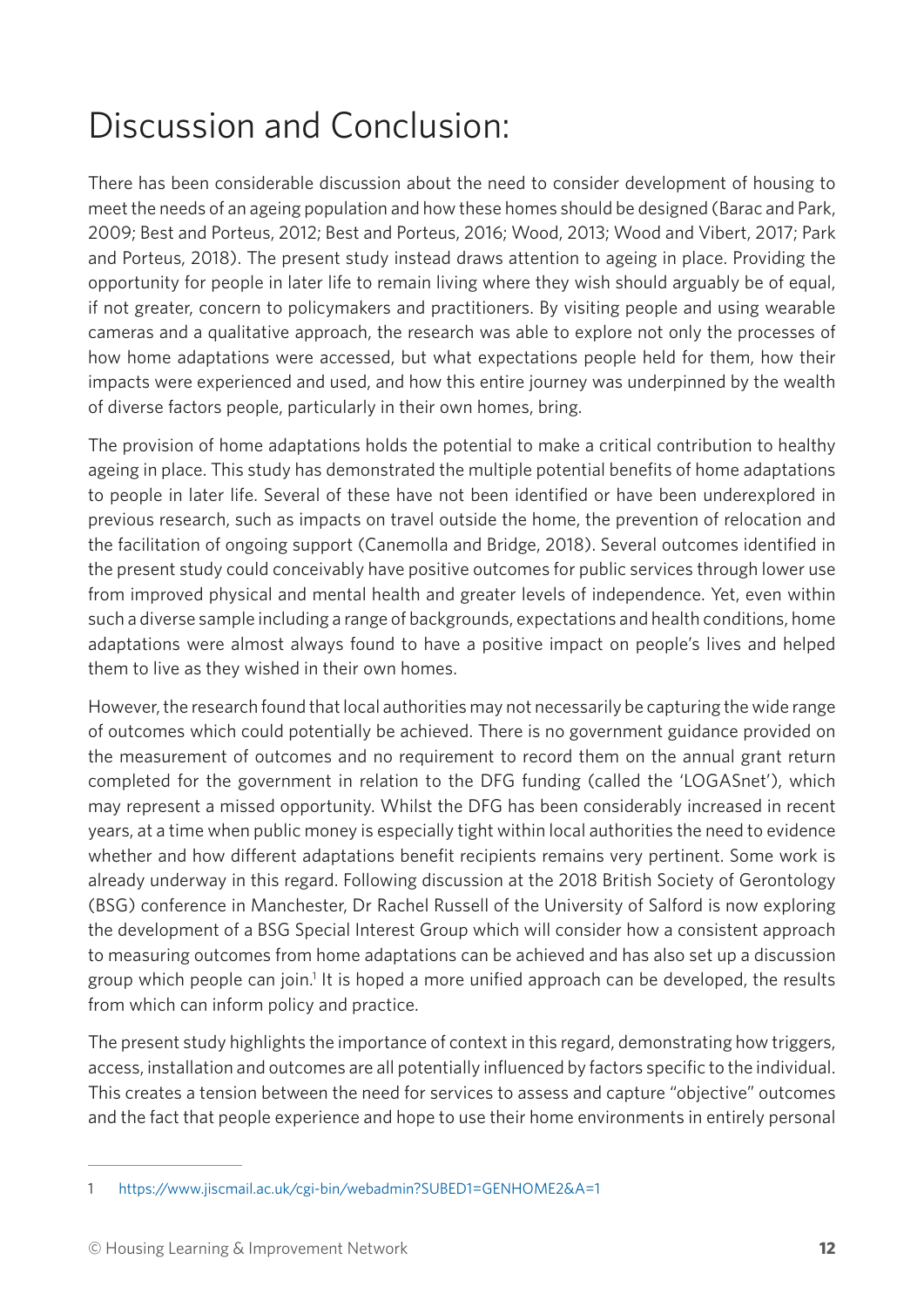ways. Adequate understanding of adaptation recipients' 'baseline', such as their original physical and social environment, attitudes, health and service use will be central to understanding the impact of changes to the home and the processes required to support them. Key to this is timely, accessible and useful information, and the local understanding required to develop and deliver it, that enables informed decision making about the likely benefits of home adaptations. This in turn should better inform individuals of the 'home adaptation journey', such as the processes involved in accessing home adaptations via financial and health eligibility assessments. As such, home adaptation services and evaluations of processes and outcomes should take account of contextual factors as much as possible.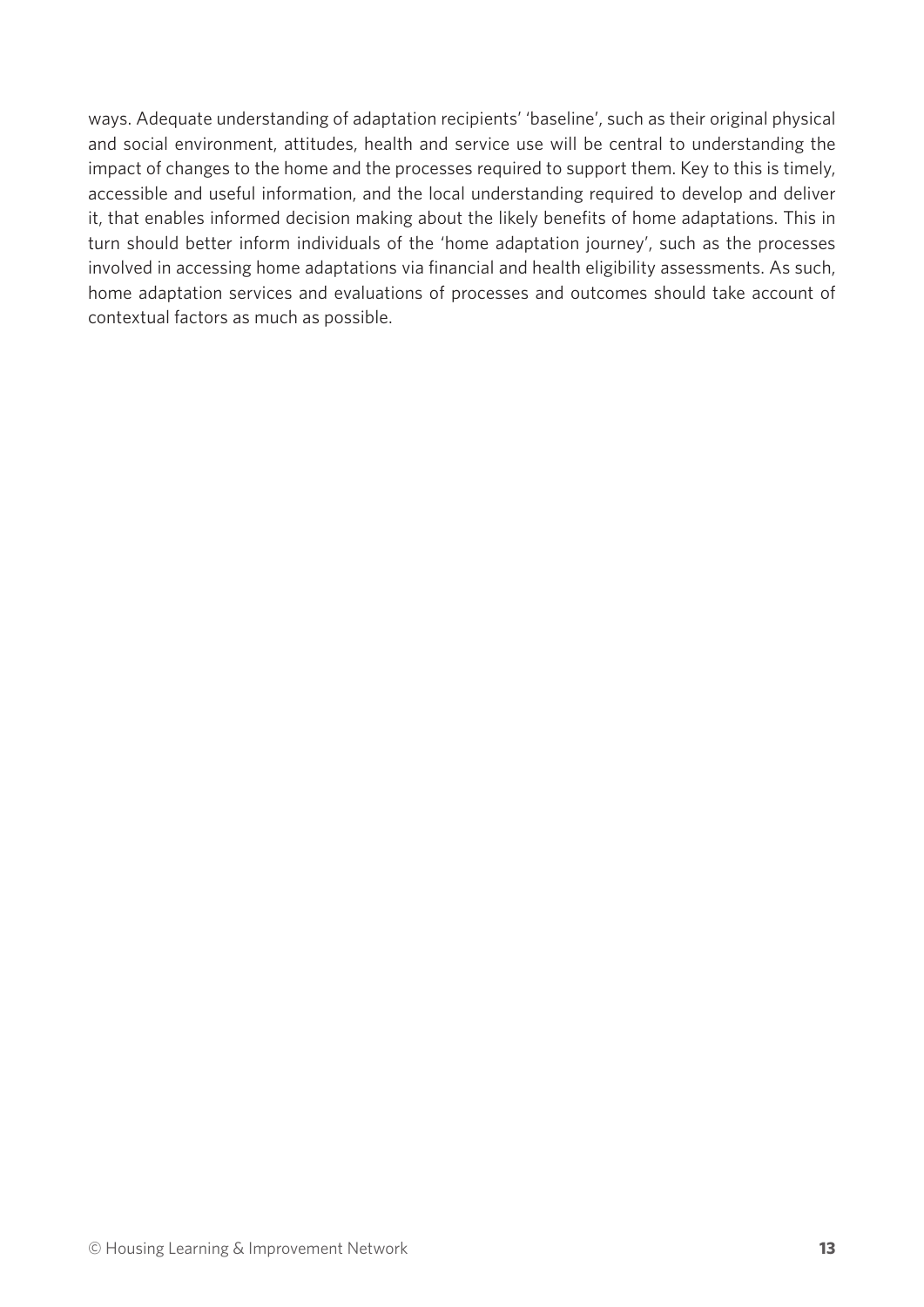### References

Adams, S., and Hodges, M. (2018) *Adapting for Ageing: Good practice ad innovation in home adaptations*. Centre for Ageing Better

Alzheimer's Society, Association of Directors of Adult Social Services, Association of Directors of Public Health, Building Research Establishment, Care & Repair England…St Mungo's (2018) *Improving Health and Care through the home: A National Memorandum of Understanding*. London: Public Health England.

Barac, M., and Park, J. (2009) *HAPPI Housing Our Ageing Population: Panel for Innovation*. Homes and Communities Agency

Best, R. and Porteus, J. (2012) *Housing our Ageing Population: Plan for Implementation. HAPPI 2*. All Party Parliamentary Group on Housing and Care for Older People.

Best, R. and Porteus, J. (2016) *Housing our Ageing Population: Positive Ideas. HAPPI 3*. All Party Parliamentary Group on Housing and Care for Older People.

Carnemolla, P. and Bridge, C. (2018) A scoping review of home modification interventions – mapping the evidence base. *Indoor and Built Environment*, 0 (0), pp. 1-12

DCLG [Department for Communities and Local Government] (2016) *English Housing Survey. Adaptations and Accessibility Report*, 2014-15. Department for Communities and Local Government.

Gibson M, Petticrew M, Bambra C, Sowden A, Wright K, Whitehead M. (2011) Housing and health inequalities: A synthesis of systematic reviews of interventions aimed at different pathways linking housing and health. *Health & Place*, 17, pp. 175-184

House of Commons Communities and Local Government Committee (2018) *Housing for older people. Second Report of Session 2017-19*. London: House of Commons.

LGA [Local Government Association] (2015) *Guide to the Care Act 2014 and the implications for providers*. London, UK: Local Government Association.

Liddell C. and Morris C. (2010) Fuel poverty and human health: A review of recent evidence. *Energy Policy*, 38, pp. 2987-2997.

Lloyd, J. and Parry, W. (2015) *Older Owners Research on the lives, aspirations and housing outcomes of older homeowners in the UK*. London: The Strategic Society Centre

Marmot M. (2010) *Fair society, healthy lives*. London: The Marmot Review.

NHS England (2018) *Delayed Transfer of Care, Time Series August 2018 – Number of Delayed Days during the reporting period, Acute and Non-Acute, for NHS Organisations in England by reason*. Available at: [https://www.england.nhs.uk/statistics/statistical-work-areas/delayed-transfers-of](https://www.england.nhs.uk/statistics/statistical-work-areas/delayed-transfers-of-care/)[care/](https://www.england.nhs.uk/statistics/statistical-work-areas/delayed-transfers-of-care/) Accessed on 18 October 2018

Nicol, S., Roys, M., and Garrett, H. (2015) *The cost of poor housing to the NHS*. Building Research Establishment.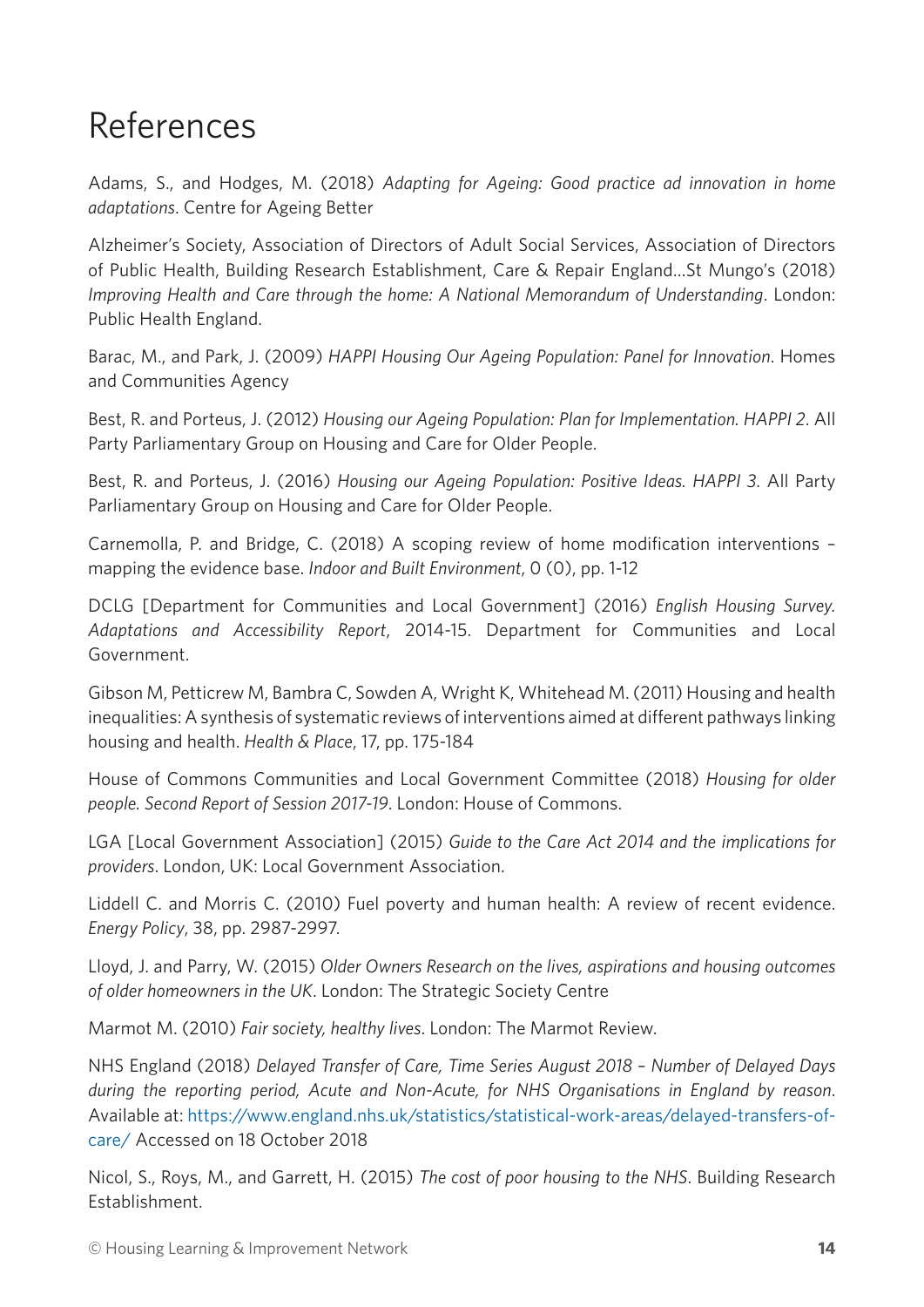ONS [Office for National Statistics] (2014) *Changes in the Older Resident Care Home Population between 2001 and 2011*. Available at: [https://www.ons.gov.uk/peoplepopulationandcommunity/](https://www.ons.gov.uk/peoplepopulationandcommunity/birthsdeathsandmarriages/ageing/articles/changesintheolderresidentcarehomepopulationbetween2001and2011/2014-08-01) [birthsdeathsandmarriages/ageing/articles/changesintheolderresidentcarehomepopulationbetw](https://www.ons.gov.uk/peoplepopulationandcommunity/birthsdeathsandmarriages/ageing/articles/changesintheolderresidentcarehomepopulationbetween2001and2011/2014-08-01) [een2001and2011/2014-08-01](https://www.ons.gov.uk/peoplepopulationandcommunity/birthsdeathsandmarriages/ageing/articles/changesintheolderresidentcarehomepopulationbetween2001and2011/2014-08-01) Accessed on 18 October 2018

Park, J., and Porteus, J. *Age Friendly Housing: Future design for older people*. Royal Institute of British **Architects** 

Powell , J., McIntosh, S., Bird, E. Ige, J., Garrett , H., Roys, M. (2017). *The role of home adaptations in improving later life*. London: Centre for Ageing Better.

Thomson, H. and Thomas, S. (2015) Developing empirically supported theories of change for housing investment and health. *Social Science & Medicine*. 124, 205-214.

Thomson, H., Thomas, S., Sellstrom, E., and Petticrew, M. (2009) The health impacts of housing improvement: a systematic review of intervention studies from 1887 to 2007. *American Journal of Public Health*, 33 (99), pp. S681-S692.

Wood, C. (2013) *The Top of the Ladder*. London: Demos

Wood, C. and Vibert, S. (2017) *Unlocking the housing market – Helping first time buyers by helping later life buyers*. London: Demos

# Acknowledgements

The research from which this report derives was funded by the Centre for Ageing Better. The research was completed by researchers at Northumbria and Newcastle Universities, in partnership with Elders Council of Newcastle, Newcastle City Council and North Tyneside Council. The authors would like to thank all of the participants who kindly gave up their time to make the study possible.

# About the Authors

Dr Philip Hodgson is Senior Research Assistant at Northumbria University

Dr Dominic Aitken is Research Associate in Environmental Gerontology at Newcastle University

Dr Cathy Bailey is Associate Professor at Northumbria University

Dr Gemma Wilson is Vice Chancellor's Research Fellow in Applied Health at Northumbria University

Linda MacDonald is Senior Occupational Therapist – Housing at North Tyneside Council

Craig Wilkinson is Senior Home Improvement Officer at Care & Repair Newcastle, Newcastle City Council